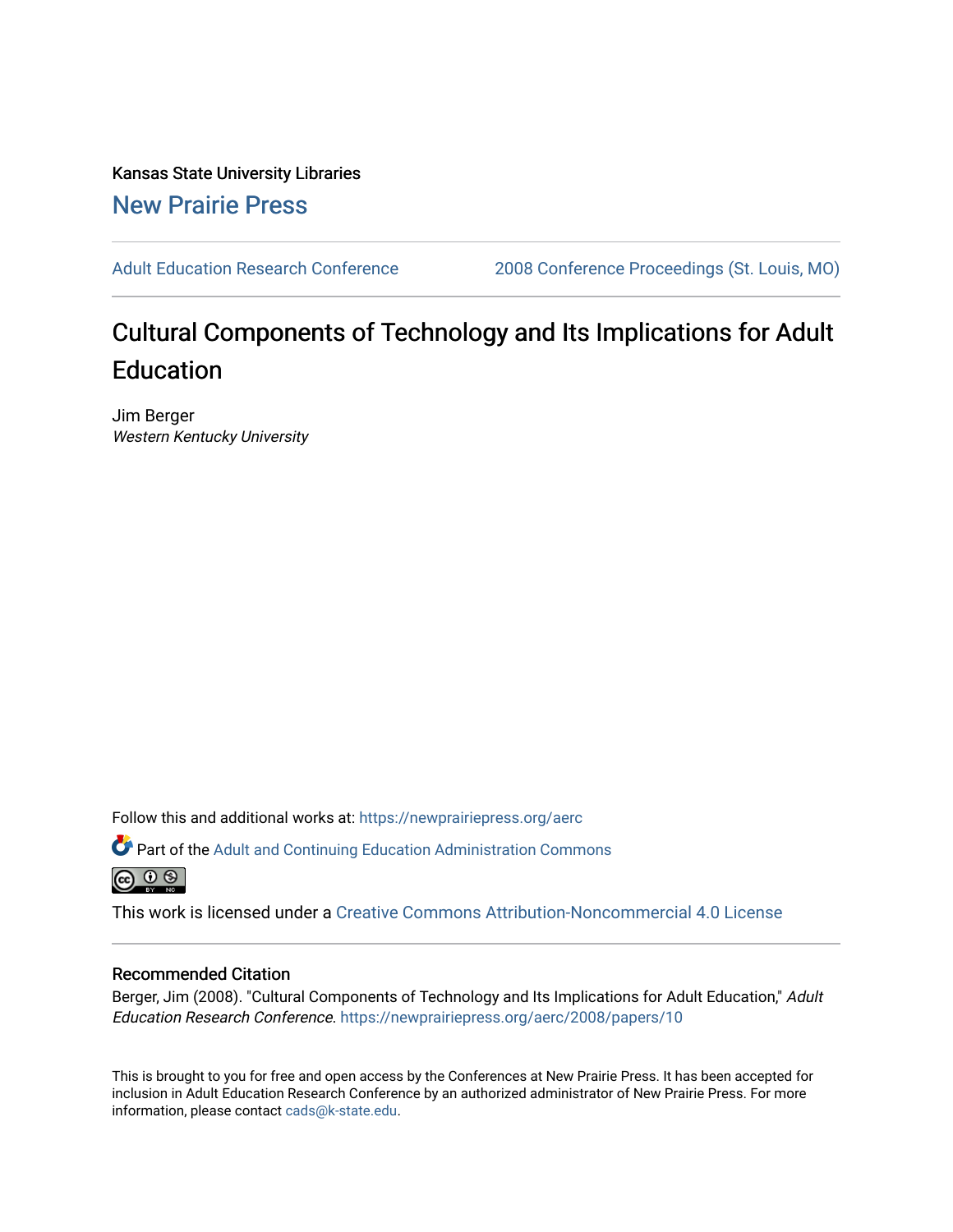## **Cultural Components of Technology and Its Implications for Adult Education**

Jim Berger, Ph.D. Western Kentucky University

Keywords: culture of technology, critical theory, adult learning, cultural studies, science and technology studies

**Abstract:** This article seeks to describe technology and how its design and use embodies values embedded in the dominant culture and is meant to support the hegemonic goals of the dominant culture while suppressing the growth and development of marginalized groups and propose a means of researching between technology and adult learners.

#### **Introduction**

Technology is often seen as a neutral, value-free artifact used as a means of enhancing learning with adults. However, technology has been showed to be the artifact of a culture and contains the values of the culture. In today's society, technology represents the values of the dominant cultures and supports the goals and ambitions of the hegemony while suppressing marginalized groups and individuals. While much of the literature on the use of technology promotes it as a positive tool that enhances learning and provides an attractive and meaningful way for the learner to engage with the material being learned, the largess of the literature fails to describe ways in which technology impacts adult learners culturally. The purpose of this article is to take a critical view of the development of technology as a cultural artifact that is deeply imbedded with mainstream values and serves the needs of the hegemony. This article will examine the various views of technology and delineate its potential impact on adult learners. Finally, I will conclude this article with a description of directions for studying technology in adult education settings and suggest various points of interaction to be studied.

#### **Views of Technology**

 Views of technology can typically be divided into four categories (Feenberg, 1991). In the first, Instrumental Theory, technology is viewed as a means to an end; technology is neutral. In the instrumental view, neutrality of technology suggests four points: 1) Technology is not concerned with its use. 2) Technology is not concerned with the politics of capitalist or socialist cultures. 3) The rational nature of technology is the cause of technology's neutrality and the universal truth it symbolizes. This allows people to believe that because a technology works in one culture, it will work in all cultures (Feenberg, 1991). 4) Because technology is neutral and it is used as a means to an end, the only rational stance is to employ it to solve any problems, regardless of the cost to the environment, culture, or human beings.

 Opposite instrumental theory, substantive theory of technology posits that technology is a cultural system that molds society to fit the needs of the technology rather than the other way around (Feenberg, 1991). Technology operates to control society and its members rather than as a tool to help society. A similar example of this is the current state of fast food which sees eating only as a technical act while ignoring the social and cultural dynamics involved in the process. By treating the act of eating as a means of ingesting food rapidly, use of fast food has abandoned the cultural and familial impact sitting at the table has had on the development of family and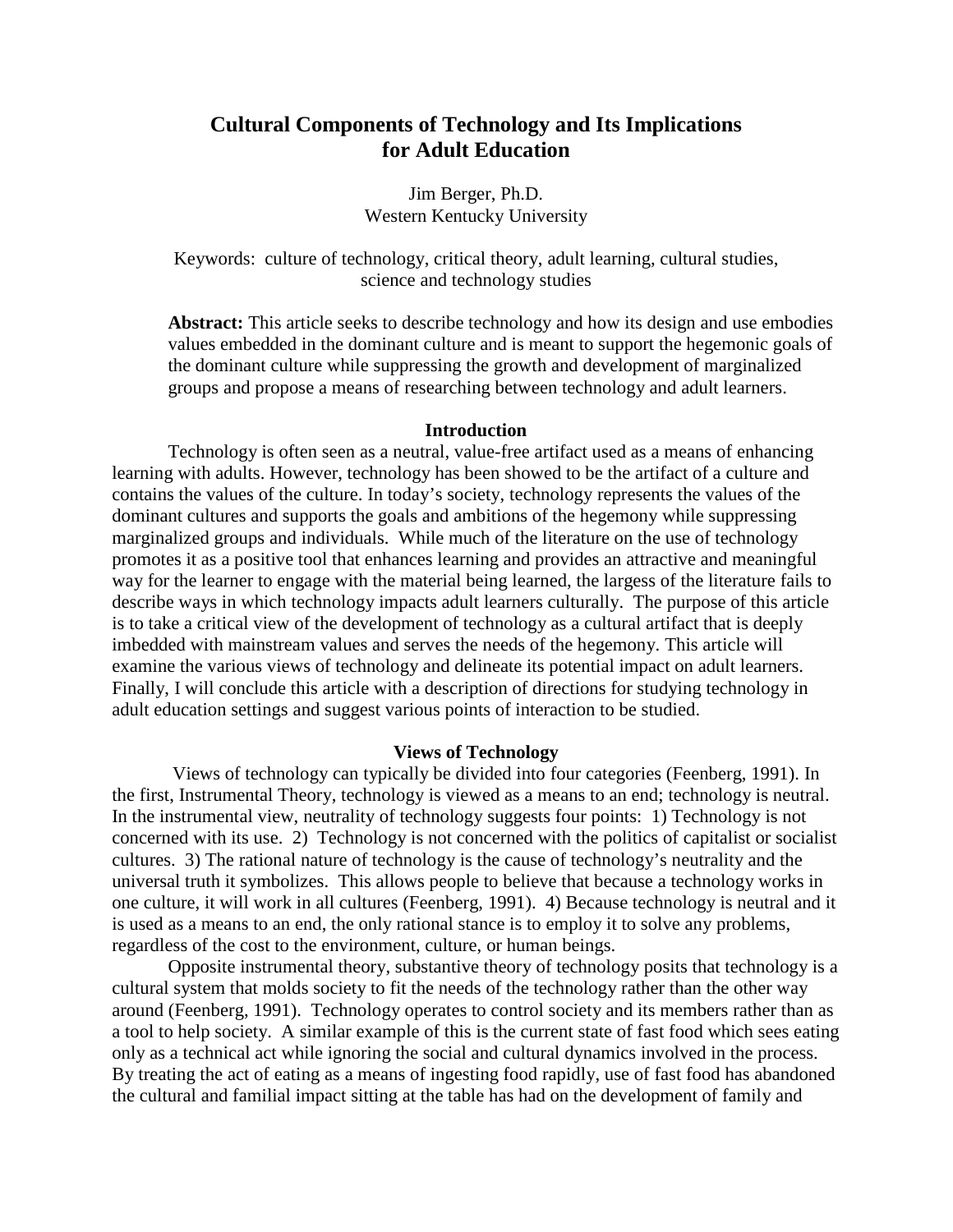relations. Feenberg (1991) concludes that "technology is not a means but has become an environment and a way of life. This is its 'substantive' impact" (p. 8).

 A third view of technology is the critical view which seeks to break from the determinist view that technology will take over and direct society. The critical view of technology (Feenberg, 1991) takes a deconstructivist approach to technology and attempts to develop means of influencing the development and implementation of technology to enhance its use rather than perpetuate the hegemonic structures present in today's society.

In the critical view of technology, there are three predominant feminist perspectives of technology: Eco-feminism, liberal feminism, and technology as masculine. The first, Ecofeminism, views technology as another means males attempt to control both women and the environment. Eco-feminism (Grint & Gill, 1995) values women's biology and supports women's ways of knowing (See Belenky, Clinchy, Goldberger, & Tarule). Liberal feminism views technology as neutral but examines the use of technology as a means to position gender in relation to the technology. Thus, the use and mastery of technology by women has been hampered by societal roles and stereotypical images of women and their capabilities. Liberal feminism views gender as a socially constructed concept that is the result of several small steps taken to deprive women of what is rightly theirs. Its view of technology as neutral, however, denies the potential of society or culture to impact its design and development. The third view, technology as masculine culture, sees technology as an embodiment of masculine culture where masculinity has become central to the definition of technology and part of the oppression of women (Grint & Gill, 1995).

A fourth perspective, the Afrocentric perspective, has not been found to be clearly delineated in the literature but appears to view technology as a means to modify the appearance and performance of African Americans so they look and act more like whites. Examples include x-ray technology which was used to remove the short curly hair and to bleach the skin (Herzig, 2004); and photography film (Dyer, 1999) which was developed to enhance the appearance of the white person to the detriment of the appearance of African Americans. Other bodies of the literature tend to ignore the role African Americans played in shaping technology and inventing it for popular consumption and vice versa. While each of these views approaches technology differently, the following further explains how science and technology can be viewed as culturally embedded.

#### **Science and Technology Studies**

Within S&TS, there are four views of technology that inform this paper (Brey, 2005): Realist Perspective, Social Constructivism, Hybrid Constructivism, and Differentiated Constructivism. While each of these describe the impact technology has on its users, the reader will see that they progress along a continuum which has little cultural involvement in its design on one end and a large cultural influence in design at the other end.

 The first view, Realist Perspective (Brey, 2005), claims that artifacts have properties that allows them to have agency. Some of the concepts involved in this position is that technologies have inherent powers that may manifest in any context of use. Some of these properties include constraints on their use and the environment. An example is one point out by Winner (1999) who described the development of Moses' bridges in Long Island, NY built to a specific height above the road to prevent larger trucks and buses from passing underneath.

 In contrast, Social Constructivism, allows for flexibility of interpretation of the way technologies can be used and recognizes the ability of different social groups to establish and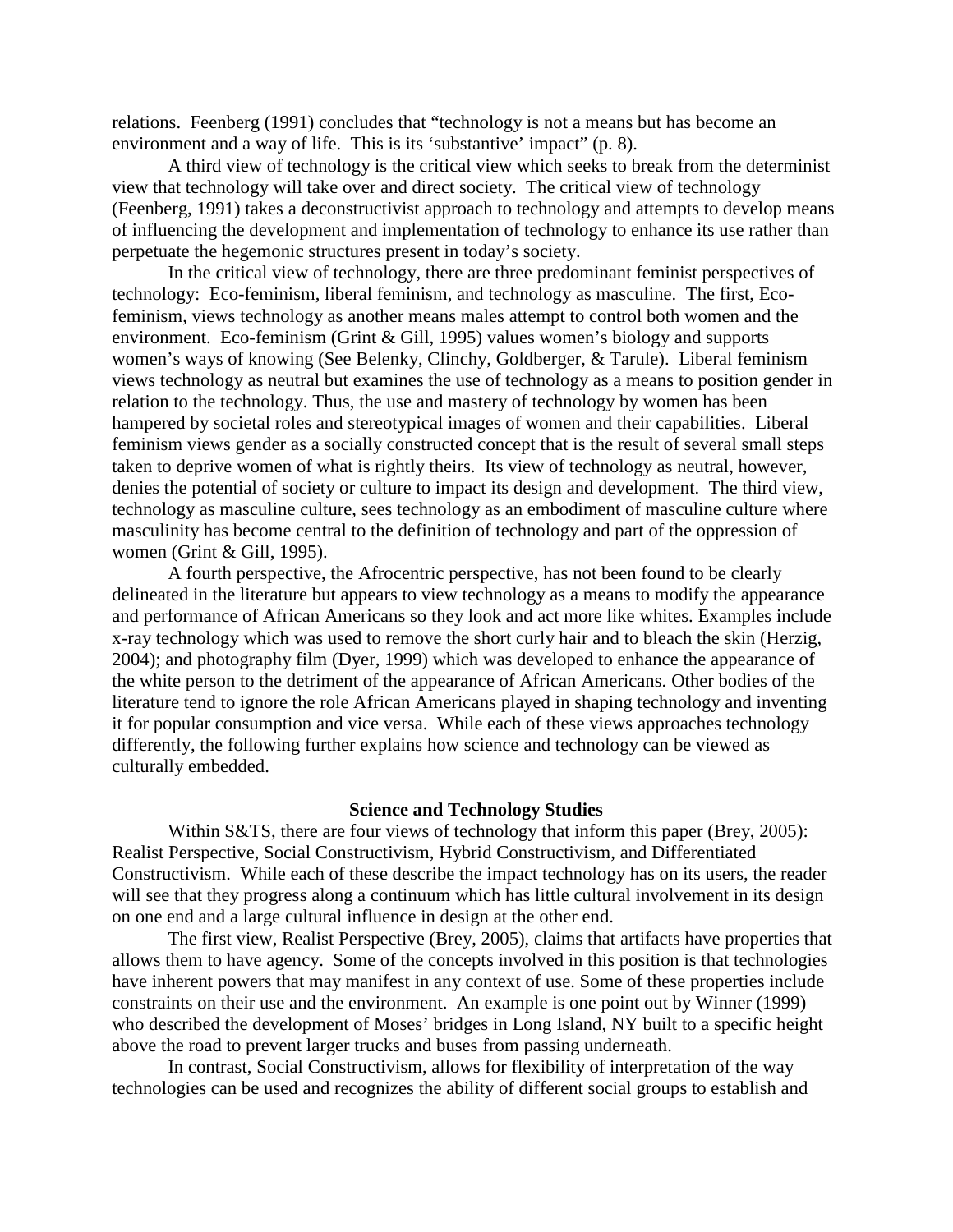dominate interpretations of the technology. In what is identified as affordances, or the perceived properties of the artifact that suggest how it should be used or responded to, popular discourse persuades or regulates the establishment of affordances. Affordances are developed through standardized practices which shape and dictate how technologies are used. An example would be the crowbar which is often used to break down materials on a construction site.

 In an attempt to bring together these two viewpoints, hybrid constructivism (Brey, 2005) sees the value of social factors that impact the use of technology but includes the physical restraints inherent in the design of technological objects. This view takes the position of generalized symmetry of the user and the technology both of which are actants and possess agency and an explanatory role in the analysis of its use.

 Differentiated constructivism (Brey, 2005) argues for a position that states the agency of an object is a result of material design and social constructivism but allows for each to be separate from the other. Affordances and constraints can still exist but sometimes they are due to physical characteristics of the technology and other times they are due to social representations of the technology. At other times, affordances and constraints are due to both social representations and physical constraints. However, this position still does not address the role the designers have in attempting to shape both the technology and social context in the development of the technology and subsequent training of users.

I argue for a fifth position, that of culturally mediated constructivism which recognizes that the designers of technology are themselves situated in a social context rife with cultural values and are attempting to design technology to fit into that socially constructed culture and containing physical and sociological constraints that mimic the values of the dominant culture and potentially hindering the development of members of marginalized cultures. Consider the development of any new technology. As new technology is developed, the designers will typically attempt to visualize who the end-user will be and how s/he would use this technology. To that end, designers attempt to specify ways the technology should be used, often called "scripts". Scripts (Akrich, 1992) govern how technology is used and for whom it is designed. First, designers have a particular vision of who the users are, how they will use it, and for what limited purposes. This image includes specific tastes, competencies, motives, aspirations, political prejudices, etc. and, to an extent, are inscribed in the technology. Second, the actual design, through social or physical constraints, limits acts that can be accomplished thus shaping the user (Akrich, 1992). Consider using the car which requires the user to sit, face forward, place at least one hand on the wheel, etc. The design of the technology requires certain actions to be performed. Consider the headphones of an Apple iPod® or Sony Walkman®, both of which require the user place the headphones over their ears in order to be able to sufficiently hear their music. This is used to bring about a degree of conformity in the user increasing the predictability of the technology and, if enough users employ the technology, on society (e.g. the automobile). As designers attempt to develop technology for consumption by popular society, they will tend to identify the greatest number of users who would benefit from the technology.

#### **Potential Impact on Adult Learners**

 Considering the above views of technology, I believe that members of the current hegemony view it in the form of technical rationality or that they view it as a means to an end without considering its impact on the person or the environment. This is similar to the capitalist technical rationality which has four potential impacts on workers (Feenberg, 1991): 1) Decontextualization, 2) Reductionism, 3) Autonomization, and 4) Positioning.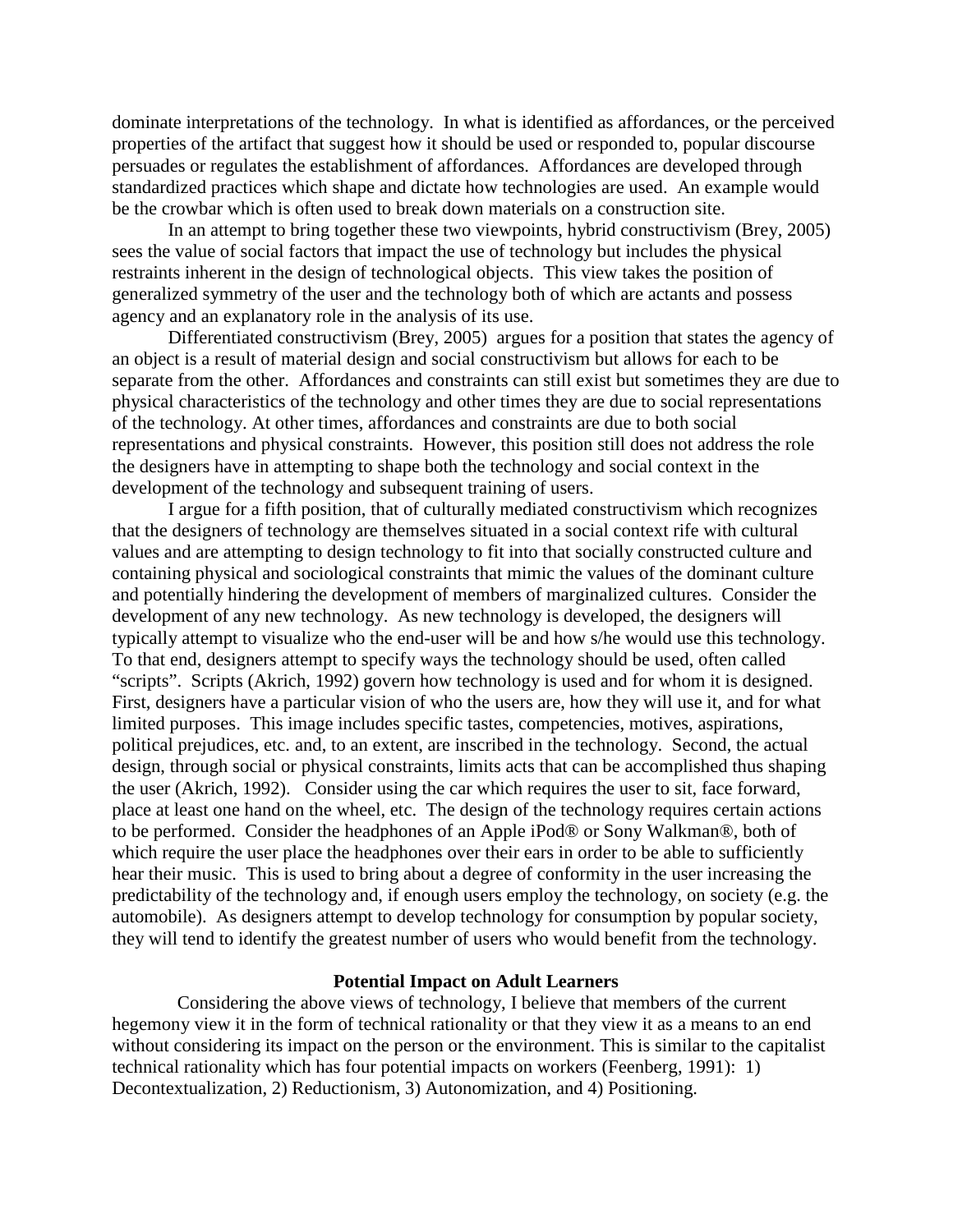Decontextualization is the process where objects are taken out of their context and analyzed according to their parts and usefulness and not the context that developed them. Reductionism occurs when the secondary characteristics of technology are ignored and while focusing only on the primary characteristics. This can be seen when workers are viewed as objects with certain skill sets and ignored as people with families, views, feelings, etc. Autonomization removes the subject of control from the object of control to prevent feedback to the controller allowing the controller to exert control without knowledge of the unforeseen or unwanted consequences. This is exemplified in the use of technology to speed up processing for efficiency and profits while ignoring the existence of repetitive stress injuries or pollution to the environment (Feenberg, 1991). Positioning occurs when the user of technology seeks to place themselves in such a manner as to gain the most out of nature. The goal here is to control nature as much as possible to "squeeze" every benefit out of nature possible regardless of the negative impact it may have on the environment, the worker, or society. "Thus the decontextualization of labor opens the space of operational autonomy occupied by modern hegemonies" (Feenberg, 1991, p. 188).

A poststructuralist approach to analyzing technology's impact on adult learners, reveals using technology can help to have the same impacts on adult learners which will lead to new impacts: Alienation, oppression, and fear. Alienation refers to the effect using technology will have on marginalized groups in relation to the dominant culture. As this is a separate culture, one where the rules are not explicit, those who reside at the margins will find conflict and feel left out, further marginalizing them. As Bruce Sinclair (2004) points out, technology is "contingent and contains unequal power relationships . . . Technology may be socially constructed, but the players are not all on the same footing – a truth familiar to [women and] people of color, who have also long known that both its benefits and consequences are distributed unequally" (p. 12). As marginalized persons attempt to engage with the power relationships that technology supports, they face fear the changes to their lives that can result. If they do take on the culture of the technology developed for current hegemony, they are faced with scripts that may require them to abandon their culture to adopt a dominant culture.

Scripts (Akrich, 1992) are ways that the design of technology impacts how it is used. Use of technology is impacted in two direct ways. First, designers have a particular vision of who the users are, how they will use it, and for what limited purposes. This image includes specific tastes, competences, motives, aspirations, political prejudices, etc. and are inscribed into technology. Second, the actual design limits the acts that can be accomplished thus shaping the user (Akrich, 1992). Consider using the car which requires the user to sit, face forward, place at least one hand on the wheel, etc. The design of the technology requires certain actions to be performed. This is used to bring about conformity in the user and, if enough users employ the technology, then technology can have an impact on society (e.g. the automobile). As newcomers to the technology attempt to learn and use these scripts, they will face the choice of adapting to the scripts, modifying those scripts, or rejecting them. If users follow imbedded scripts, there is potential for users to face pressure to adapt their actions to enhance the performance of the technology. This adaptation carried out over several behaviors could modify thinking and beliefs at the individual's cultural level. If users attempt to modify the scripts, they face the dangers of the technology performing less than desired or worse, being dangerous to themselves. Finally, if users rejects the scripts and the use of the artifact altogether, they face alienation and potential ostracization from society.

While there have been a great many studies on the use of technology with adult learners, there appears to be very little which take a critical view of technology and seek to understand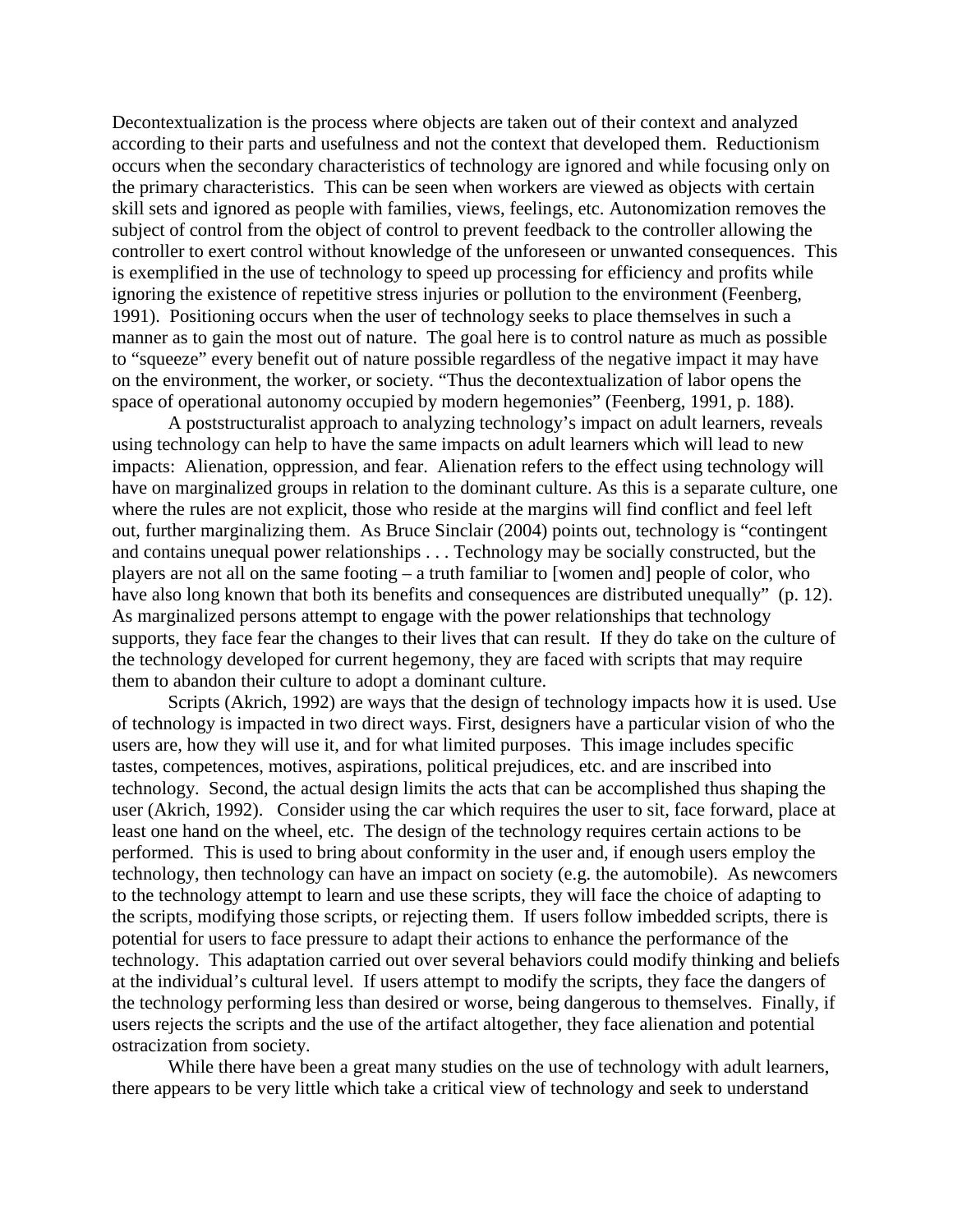how the culture of technology shapes or affects the learner. In this next section, I will propose using cultural studies as a means to studying technology and its use.

## **Studying Technology's Impact on Adult Learner Using a Cultural Studies Model**

 Cultural studies is "a particular approach within the wider field of the study of culture" (Johnson, Chambers, Raghuram, and Tincknell, 2004, p. 9). Research in cultural studies typically occurs in moments, or practices that gain particular importance at a particular time in the research process (Johnson et al., 2004). Research into the effect technology has on adult learners can take place during many moments. I have attempted to encapsulate a few in this section and will discuss each of these in more detail below.

## *Interaction of the Learner with Technology*

Considering that technology is steeped in cultural values and overtones, it is plausible that the user of technology could be impacted by using it. Research needs to be conducted to examine the extent technology facilitates or hinders the learning process as the culture of the technology and the learner either creates a symbiotic or conflictual relationship. Directions in this vein would include understanding the meaning making schemes of learners as they use technology and what changes, if any, occur with its use.

## *Facilitator with Technology*

 Facilitating learning is culturally dependent and requires a in-depth understanding of cultural norms. In order for facilitators of adult learning to be effective, it is imperative that they understand how their learners make meaning. Using technology impacts the facilitation of learning with adults. Researchers need to understand how using a culturally loaded artifact affects a culturally loaded activity such as teaching.

### *Technology as Power*

Those who are privileged to use technology hold power and sway over those who either do not know how to use it or have access to it. As Apple points out, the social activity of adult education is "tied to the larger arrangement of institutions which apportion resources so that particular groups and classes have historically been helped while others have been less adequately treated" (1990, p. 10 as quoted in Cervero and Wilson, 2001). Technology, often used in adult education, has the potential to continue unequal power relationships and hinder development of adult learners rather than providing the opportunity for emancipation. Research needs to examine the role technology plays in perpetuating power relationships to the detriment of marginalized groups or individuals.

#### *Interpretive Flexibility*

Interpretive flexibility (Brey, 2005) is the notion that artifacts can be interpreted in a variety of ways; including ways different from those of the designers. A simplistic example is that of a mug which can be used to hold a beverage but could also be used as decoration or to hold paint brushes. Just because the designer expects the user to conceive of the artifact in a particular way does mean that the user will. It is imperative for researchers to consider the role interpretive flexibility has on technology's use and adult learning.